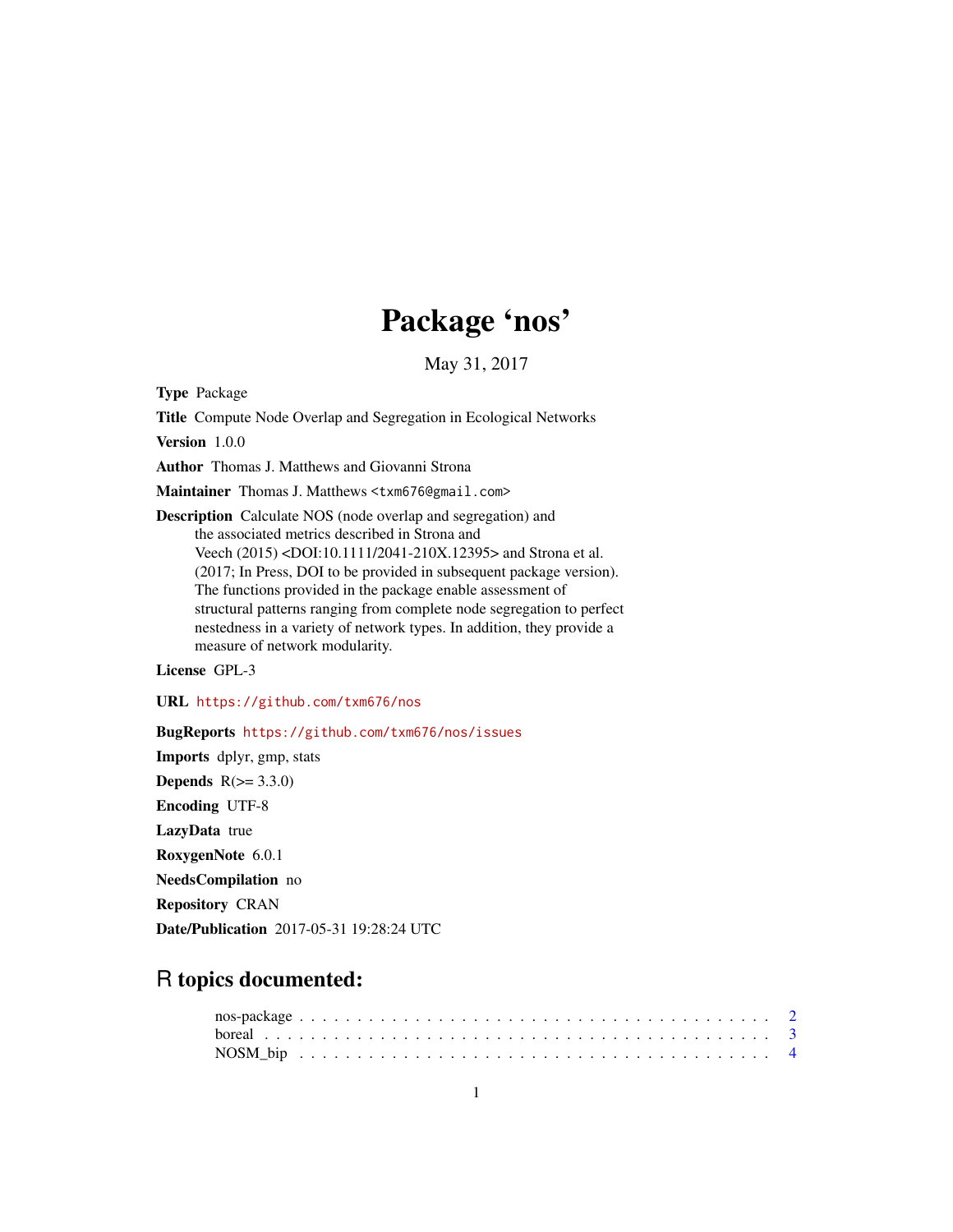#### <span id="page-1-0"></span>2 nos-package

| Index |  |
|-------|--|

nos: A package for calculating node overlap and segregation in eco*logical networks*

#### Description

A package to calculate NOS (node overlap and segregation) and the associated metrics described in Strona and Veech (2015) and Strona et al. (2017). The functions provided in the package enable assessment of structural patterns ranging from complete node segregation to perfect nestedness in a variety of network types. In addition, they provide a measure of network modularity.

Does not currently work on Macs (OS X El Capitan) as the dependent gmp package is not yet available in binary form for OS X El Capitan.

#### Details

There are five main S3 generics that the user can choose depending on whether a directed, bipartite or undirected network is provided as input, and whether a network of potential interactions (pot\_net) is available from the user. These five functions are: 1) NOSM\_dir - for directed unimode networks (e.g. food webs) when pot\_net is not provided, 2) NOSM\_undir - for undirected networks (e.g. co-occurrence networks) when pot\_net is not provided, 3) NOSM\_bip - for bipartite networks (e.g. plant-pollinator networks), 4) NOSM\_pot\_dir - for directed unimode (e.g. food webs) and bipartite networks when pot\_net is provided, and 5) NOSM\_pot\_undir - for undirected networks (e.g. cooccurrence networks) when pot\_net is provided.

Each of these five main functions produces an output with class 'NOSM'. An S3 method (summary.NOSM) provides the summary statistics of interest (e.g.. NOS, Mod/network modularity, effect size Z, and p-value).

If a network of potential interactions is not provided, the computation will be made according to the following criteria: in an undirected network, all nodes will be considered as potential interacting partners; in a directed, unimode network, all nodes having at least an in-coming link will be considered as potential partners for nodes having at least an out-going link and vice-versa; in a bipartite network, where nodes can be formally categorized into two distinct categories (e.g. plantpollinators) all nodes in one category will be considered as potential partners for the nodes in the other category (and vice-versa).

The internal function comb calculates factorials. If the user provided n or k are too large (> roughly 170) factorial(n || k) produces Inf. In these cases gmp::factorialZ is used instead. See the help documentation for the 'gmp' package for further information.

It should be noted that due to differences in the way R and Python calculate the standard deviation, the modularity values and z values calculated using this R package differ very slightly (less than 0.2) from the values calculated using the Python scrip from Strona et al. (2017).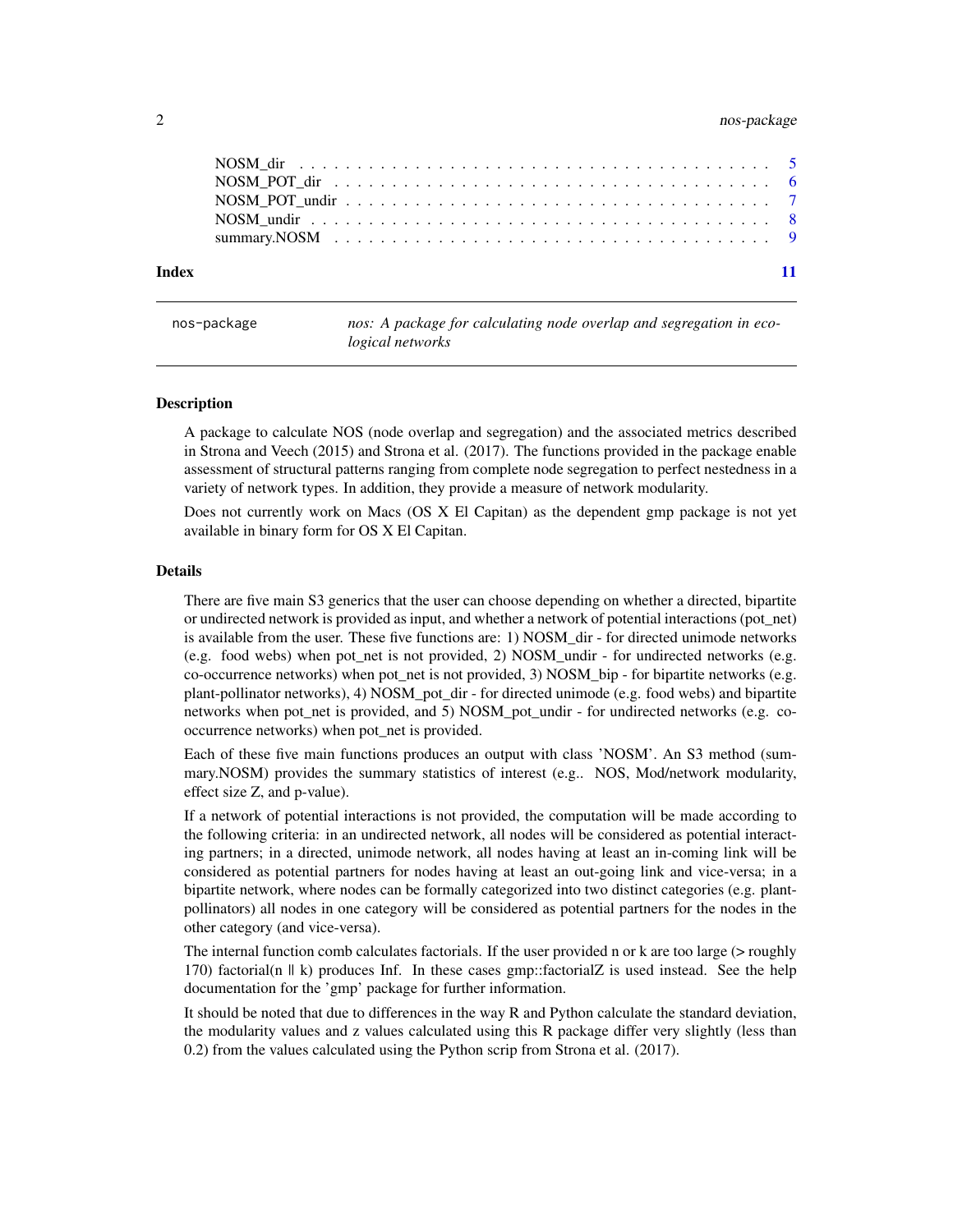#### <span id="page-2-0"></span>boreal 3

#### Author(s)

Thomas J. Matthews and Giovanni Strona

#### References

Strona, G., Matthews, T.J., Kortsch, S. and Veech, J.A. (2017) NOS: A software suite to compute node overlap and segregation in ecological networks. Ecography. In review.

boreal *A sample food-web network from the boreal region of the Barents Sea*

#### Description

The sample network is a marine food web from the boreal region of the Barents Sea. The Barents Sea is a large, open sub-arctic shelf sea bordering the Arctic Ocean. The sample food web contains 180 trophospecies, consisting of detritus, 8 basal taxa, 32 zooplankton, 66 benthic, 56 fish, 8 sea birds and 9 marine mammal, and 1546 feeding interactions.

#### Usage

data(boreal)

#### Format

A data frame with 2 columns and 1546 rows. Each row is a node pair where the first element of each node pair is 'consumed' (or pollinated etc) by the second element.

#### Source

Kortsch, S. et al. 2015. Climate change alters the structure of arctic marine food webs due to poleward shifts of boreal generalists. Proc. R. Soc. B 282: 20151546.

#### Examples

data(boreal)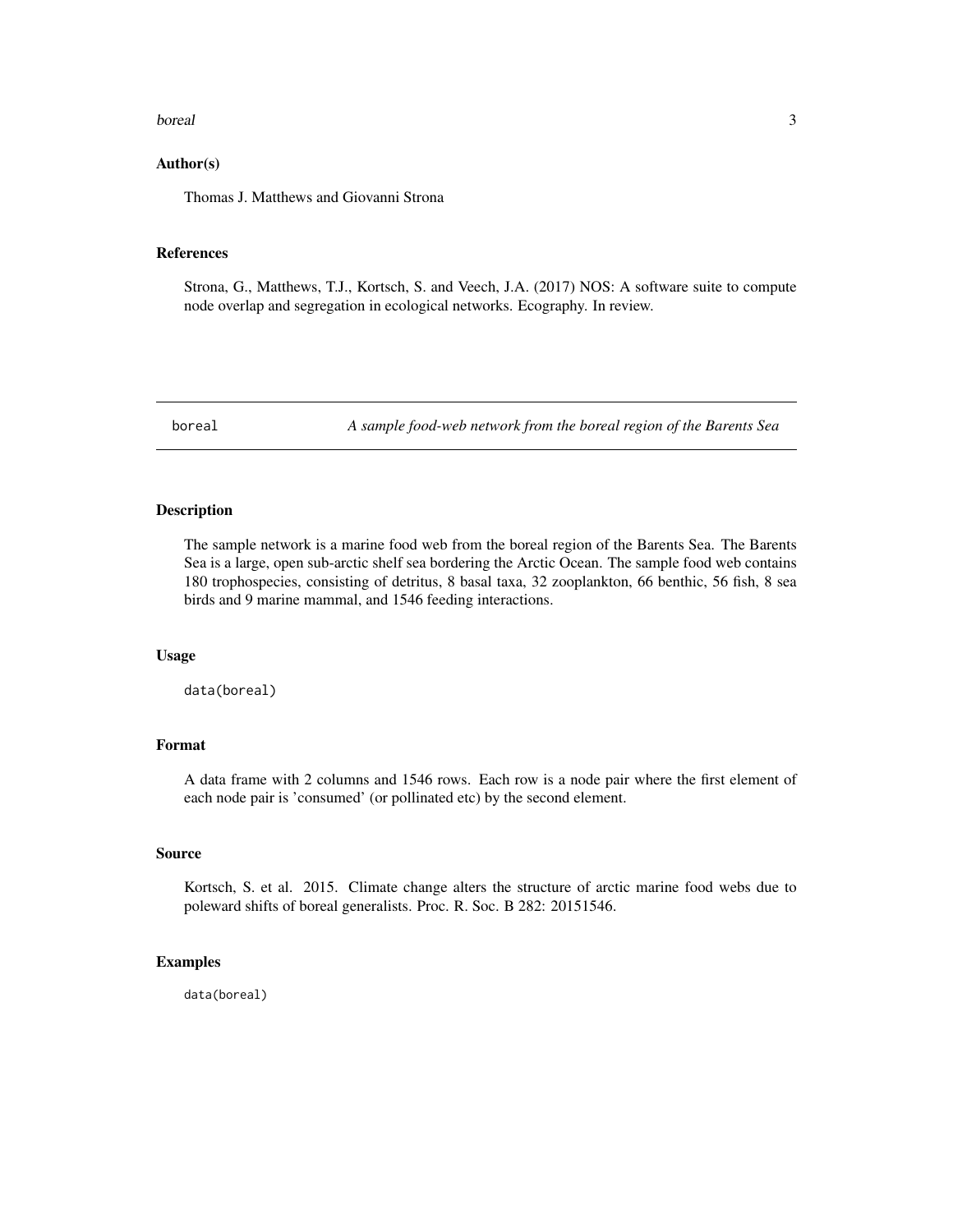<span id="page-3-1"></span><span id="page-3-0"></span>

#### Description

Computation of NOS using a bipartite network (e.g. plant-pollinator network), where nodes can be formally categorized into two distinct categories (e.g. plant-pollinators). All nodes in one category will be considered as potential partners for the nodes in the other category (and vice-versa).

#### Usage

 $NOSM_bip(net, perc = 1, sl = 1)$ 

#### Arguments

| net  | A network, in the form of an edge list. This should be a matrix or data frame<br>with two columns. Each value in a column is a node (e.g. a food item in a<br>trophic-web). Nodes can be identified using numbers or characters. For each<br>row (i.e. node pair), the value in the first column is 'consumed' (or pollinated,<br>parasitized etc) by the value in the second column. |
|------|---------------------------------------------------------------------------------------------------------------------------------------------------------------------------------------------------------------------------------------------------------------------------------------------------------------------------------------------------------------------------------------|
| perc | (default to $1$ ) - the fraction of node pair comparisons to be performed to com-<br>pute NOS. We recommend performing all possible pair comparisons (perc $= 1$ ).<br>However, for exploratory analyses on large sets of networks (or for very large<br>networks), the possibility of using a lower fraction of pair comparisons is a use-<br>ful option.                            |
| s1   | (default is 1) Specifies whether cannibalistic interactions should be considered<br>as possible and therefore taken into account and removed during computation<br>$('1')$ or not $('0').$                                                                                                                                                                                            |

#### Value

A list (two elements) of class 'NOSM' with a 'Type' attribute 'bip'. The first element in the list is a vector of overlap values for the "in nodes" and the second element is a vector of overlap values for the "out nodes".

The summary. NOSM methods provides more useful summary statistics.

```
data(boreal)
y <- boreal[sample(rownames(boreal), 100, FALSE),] #subset 100 rows for speed
x \leq -NOSM_bip(y, perc = 1, sl = 1)summary(x)
```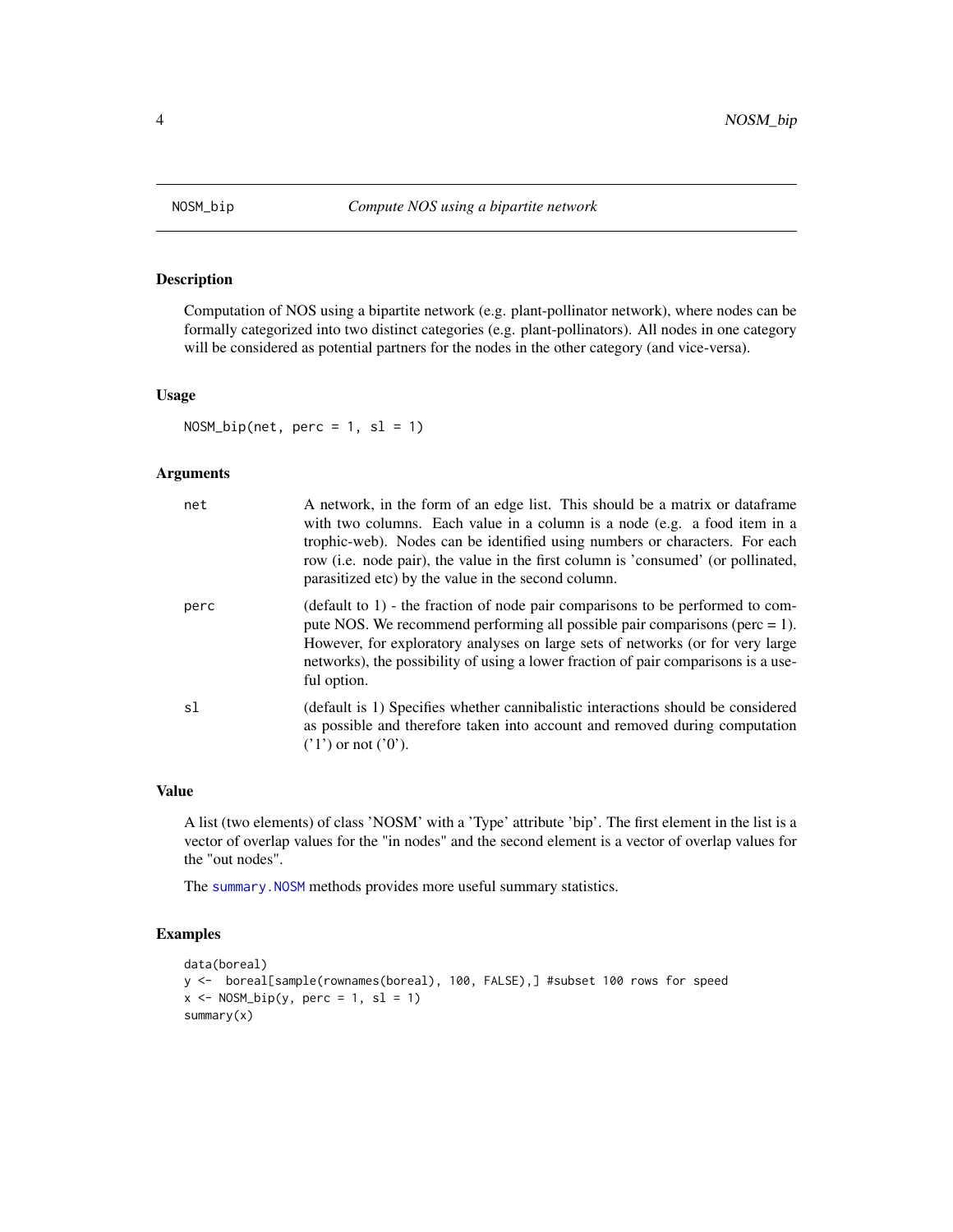<span id="page-4-1"></span><span id="page-4-0"></span>NOSM\_dir *Compute NOS using a directed network without a user provided network of potential interactions*

#### Description

Computation of NOS using a directed network (e.g. food web) and without a user provided network of potential interactions. In a directed, unimode network, all nodes having at least an in-coming link will be considered as potential partners for nodes having at least an out-going link and vice-versa.

#### Usage

 $NOSM\_dir(net, perc = 1, sl = 1)$ 

#### **Arguments**

| net  | A network, in the form of an edge list. This should be a matrix or dataframe<br>with two columns. Each value in a column is a node (e.g. a food item in a<br>trophic-web). Nodes can be identified using numbers or characters. For each<br>row (i.e. node pair), the value in the first column is 'consumed' (or pollinated,<br>parasitized etc) by the value in the second column. |
|------|--------------------------------------------------------------------------------------------------------------------------------------------------------------------------------------------------------------------------------------------------------------------------------------------------------------------------------------------------------------------------------------|
| perc | $(\text{default to 1})$ - the fraction of node pair comparisons to be performed to com-<br>pute NOS. We recommend performing all possible pair comparisons ( $perc = 1$ ).<br>However, for exploratory analyses on large sets of networks (or for very large<br>networks), the possibility of using a lower fraction of pair comparisons is a use-<br>ful option.                    |
| sl   | (default is 1) Specifies whether cannibalistic interactions should be considered<br>as possible and therefore taken into account and removed during computation<br>$('1')$ or not $('0').$                                                                                                                                                                                           |

#### Value

A list (two elements) of class 'NOSM' with a 'Type' attribute 'Dir'. The first element in the list is a vector of overlap values for the "in nodes" and the second element is a vector of overlap values for the "out nodes".

The summary. NOSM methods provides more useful summary statistics.

```
data(boreal)
y <- boreal[sample(rownames(boreal), 100, FALSE),] #subset 100 rows for speed
x \leq -NOSM\_dir(y, perc = 1, sl = 1)summary(x)
```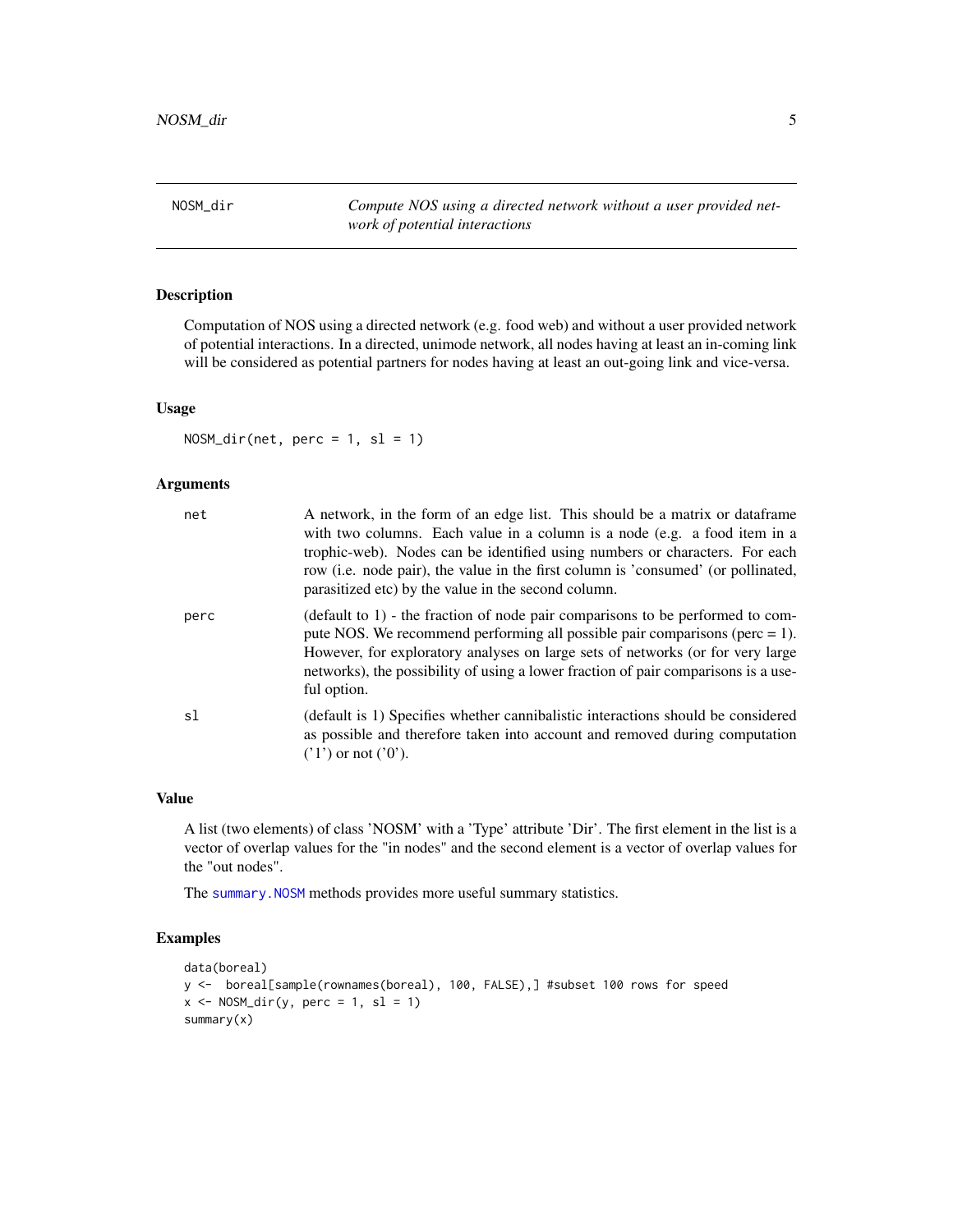<span id="page-5-1"></span><span id="page-5-0"></span>NOSM\_POT\_dir *Compute NOS using a directed network and with a user provided network of potential interactions*

#### Description

Computation of NOS using an directed network (e.g. a food web) and with a user provided network of potential interactions.

#### Usage

NOSM\_POT\_dir(net, pot\_net, perc = 1, sl = 1)

#### Arguments

| net     | A network, in the form of an edge list. This should be a matrix or data frame<br>with two columns. Each value in a column is a node. Nodes can be identified<br>using numbers or characters.                                                                                                                                                                |
|---------|-------------------------------------------------------------------------------------------------------------------------------------------------------------------------------------------------------------------------------------------------------------------------------------------------------------------------------------------------------------|
| pot_net | A network of all potential interactions. These should include, as a minimum, all<br>the observed interactions (i.e. all links in net), plus any other possible interaction<br>(such as all those permitted by a certain trophic rule). pot_net should have the<br>same structure as net (e.g. it should be a data frame or matrix).                         |
| perc    | (default to $1$ ) - the fraction of node pair comparisons to be performed to com-<br>pute NOS. We recommend performing all possible pair comparisons ( $perc = 1$ ).<br>However, for exploratory analyses on large sets of networks (or for very large<br>networks), the possibility of using a lower fraction of pair comparisons is a use-<br>ful option. |
| sl      | (default is 1) Specifies whether cannibalistic interactions should be considered<br>as possible and therefore taken into account and removed during computation<br>$('1')$ or not $('0').$                                                                                                                                                                  |

#### Value

A list (two elements) of class 'NOSM' with a 'Type' attribute 'Pot\_dir'. The first element in the list is a vector of overlap values for the "in nodes" and the second element is a vector of overlap values for the "out nodes".

The [summary.NOSM](#page-8-1) methods provides more useful summary statistics.

```
data(boreal)
y <- boreal[1:300,] #subset 300 rows for speed
d \leq - sample(nrow(y), 200, replace = FALSE) #create a random pot_net
pot_net <- y[d,] #by randomly sampling 200 rows from boreal
x \le - NOSM_POT_dir(y, pot_net, perc = 1, sl = 1)
summary(x)
```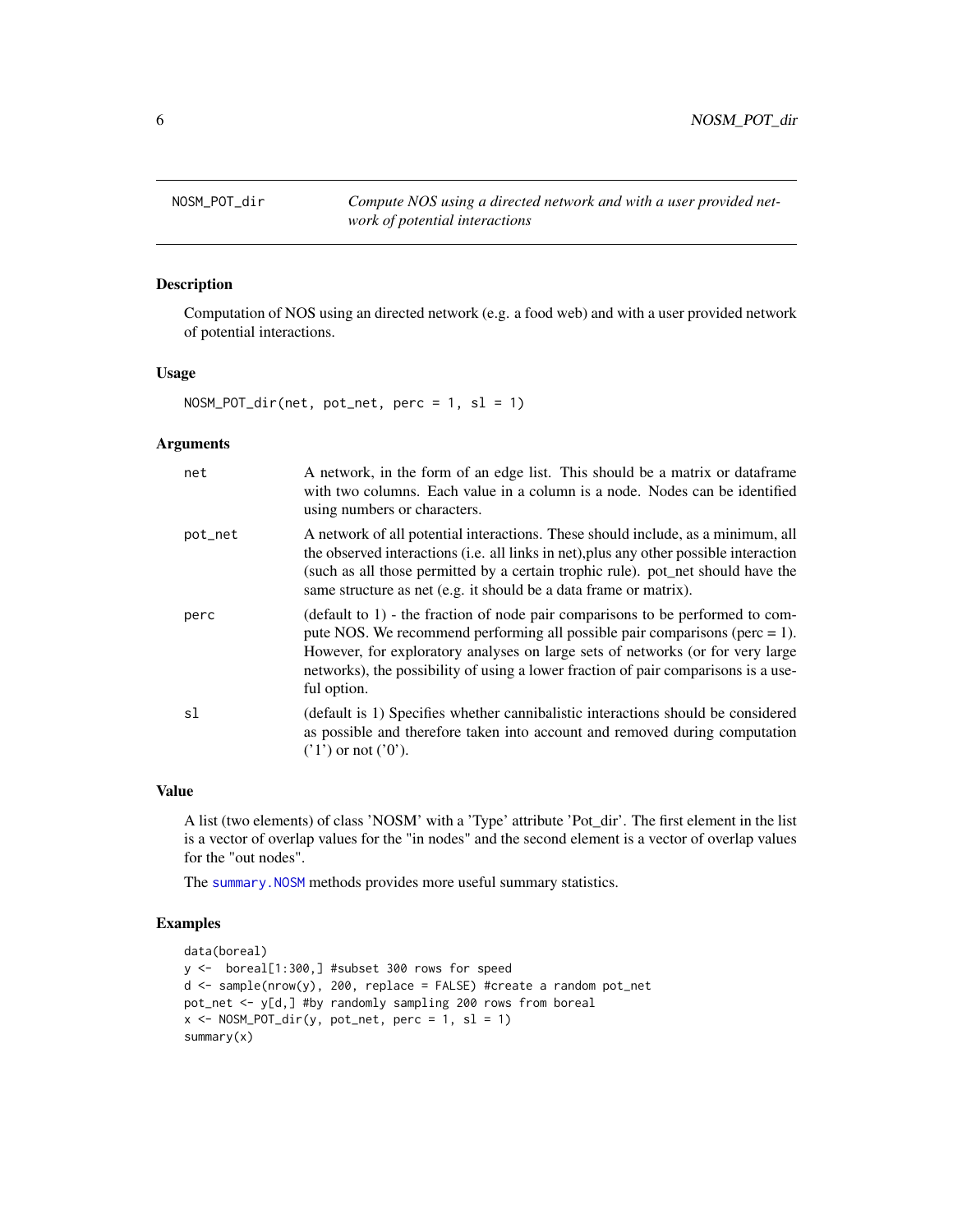<span id="page-6-1"></span><span id="page-6-0"></span>NOSM\_POT\_undir *Compute NOS using an undirected network and with a user provided network of potential interactions*

#### Description

Computation of NOS using an undirected network (e.g. a social co-occurence network) and with a user provided network of potential interactions. In an undirected network, all nodes are considered as potential interacting partners.

#### Usage

```
NOSM_POT_undir(net, pot_net, perc = 1, sl = 1)
```
#### Arguments

| net     | A network, in the form of an edge list. This should be a matrix or data frame<br>with two columns. Each value in a column is a node. Nodes can be identified<br>using numbers or characters.                                                                                                                                                             |
|---------|----------------------------------------------------------------------------------------------------------------------------------------------------------------------------------------------------------------------------------------------------------------------------------------------------------------------------------------------------------|
| pot_net | A network of all potential interactions. These should include, as a minimum, all<br>the observed interactions (i.e. all links in net), plus any other possible interaction<br>(such as all those permitted by a certain trophic rule). pot_net should have the<br>same structure as net (e.g. it should be a data frame or matrix).                      |
| perc    | (default to 1) - the fraction of node pair comparisons to be performed to com-<br>pute NOS. We recommend performing all possible pair comparisons ( $perc = 1$ ).<br>However, for exploratory analyses on large sets of networks (or for very large<br>networks), the possibility of using a lower fraction of pair comparisons is a use-<br>ful option. |
| sl      | (default is 1) Specifies whether cannibalistic interactions should be considered<br>as possible and therefore taken into account and removed during computation<br>$('1')$ or not $('0').$                                                                                                                                                               |

#### Value

A list of class 'NOSM' with a 'Type' attribute 'Pot\_undir', containing a vector of overlap values. The summary. NOSM methods provides more useful summary statistics.

```
data(boreal)
y <- boreal[1:300,] #subset 300 rows for speed
d <- sample(nrow(y), 200, replace = FALSE) #create a random pot_net
pot_net <- y[d,] #by randomly sampling 200 rows from boreal
x \le - NOSM_POT_undir(y, pot_net, perc = 1, sl = 1)
summary(x)
```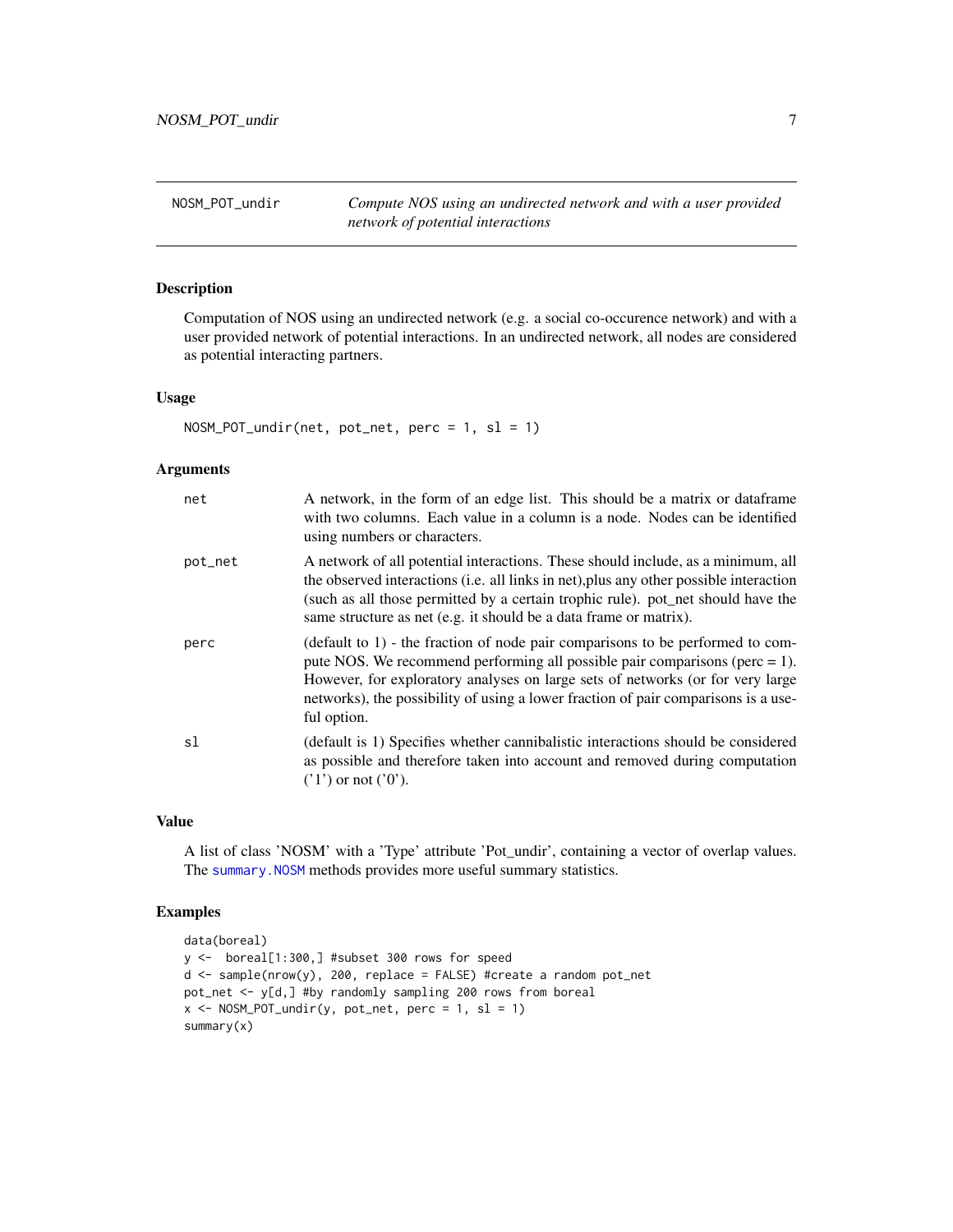<span id="page-7-1"></span><span id="page-7-0"></span>NOSM\_undir *Compute NOS using an undirected network without a user provided network of potential interactions*

#### Description

Computation of NOS using an undirected network (e.g. a social co-occurence network) and without a user provided network of potential interactions. In an undirected network, all nodes are considered as potential interacting partners.

#### Usage

 $NOSM\_undir(net, perc = 1, sl = 1)$ 

#### Arguments

| net  | A network, in the form of an edge list. This should be a matrix or data frame<br>with two columns. Each value in a column is a node. Nodes can be identified<br>using numbers or characters.                                                                                                                                                             |
|------|----------------------------------------------------------------------------------------------------------------------------------------------------------------------------------------------------------------------------------------------------------------------------------------------------------------------------------------------------------|
| perc | (default to 1) - the fraction of node pair comparisons to be performed to com-<br>pute NOS. We recommend performing all possible pair comparisons ( $perc = 1$ ).<br>However, for exploratory analyses on large sets of networks (or for very large<br>networks), the possibility of using a lower fraction of pair comparisons is a use-<br>ful option. |
| s1   | (default is 1) Specifies whether cannibalistic interactions should be considered<br>as possible and therefore taken into account and removed during computation<br>$('1')$ or not $('0').$                                                                                                                                                               |

#### Value

A list of class 'NOSM' with a 'Type' attribute 'Undir', containing a vector of overlap values. The [summary.NOSM](#page-8-1) methods provides more useful summary statistics.

```
data(boreal)
y <- boreal[sample(rownames(boreal), 100, FALSE),] #subset 100 rows for speed
x \le - NOSM_undir(y, perc = 1, sl = 1)
summary(x)
```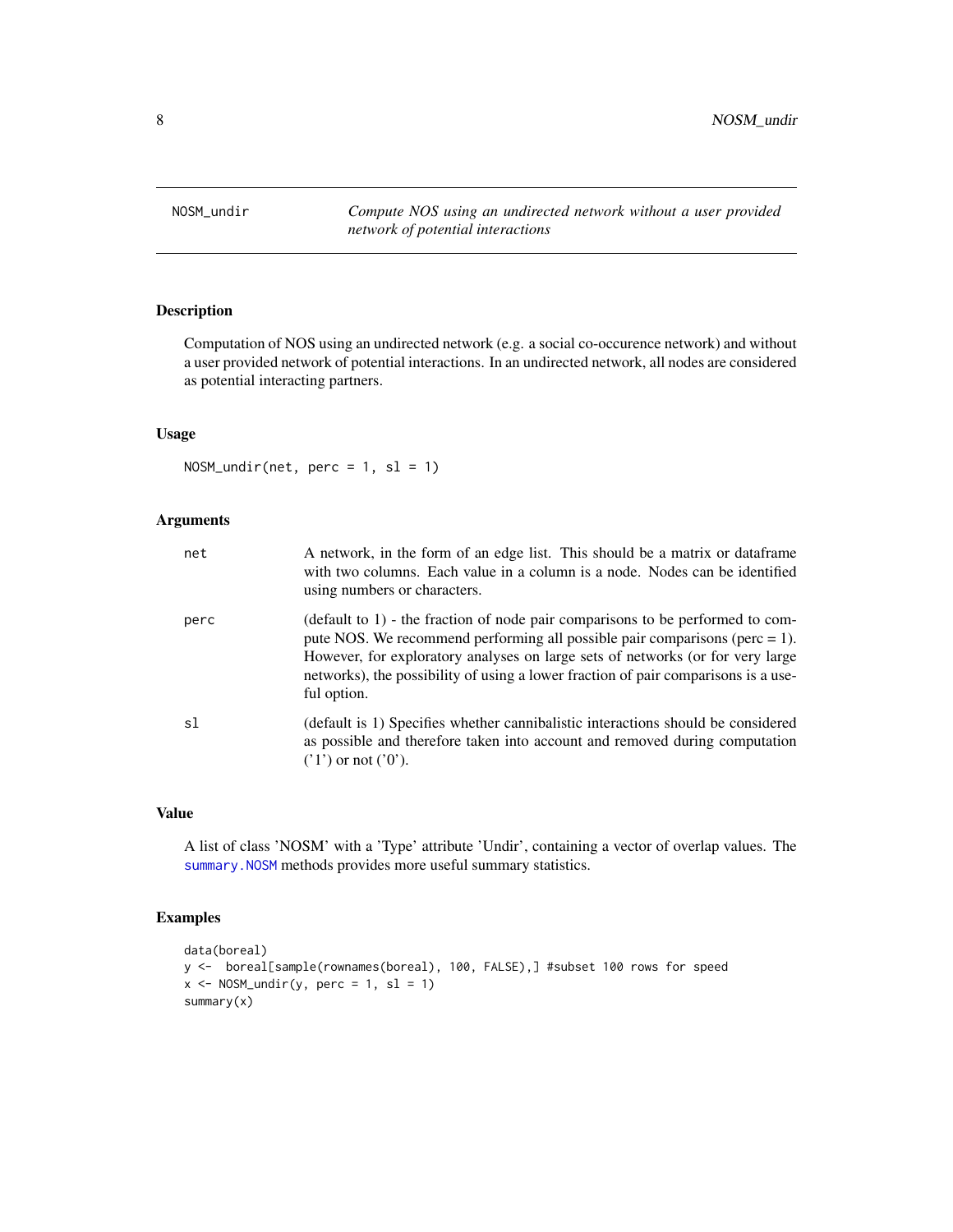<span id="page-8-1"></span><span id="page-8-0"></span>

#### **Description**

S3 method for class 'NOSM'. summary.NOSM creates summary statistics for objects of class NOSM. The exact summary statistics computed depends on the 'Type' attribute (e.g. 'bip') of the NOSM object (see below). The summary method generates more useful information for the user than the standard NOSM functions. Another S3 method (print.summary.NOSM; not documented) is used to print the output.

#### Usage

## S3 method for class 'NOSM' summary(object,  $\ldots$ ,  $y = 3$ )

#### Arguments

| object   | An object of class 'NOSM'.                                                                            |
|----------|-------------------------------------------------------------------------------------------------------|
| $\cdots$ | further arguments passed to or from other methods.                                                    |
| v        | (default of 3) The adjustment value for the computation of the z value (see Strona<br>& Veech, 2015). |
|          |                                                                                                       |

#### Value

Returns object of class 'summary.NOSM' with a Type attribute (e.g. 'bip') which is inherited. For NOSM objects of Type 'Pot\_dir', 'bip' or 'Dir', the summary.NOSM method returns the mean of the overlap values for the "in nodes" (NOS\_In), the mean of the overlap values for the "out nodes" (NOS\_Out), the mean of Nos In and Nos Out (NOS), the standard deviation of the overlap values for the "in nodes" (MOD In), the SD of the overlap values for the "out nodes" (MOD Out), and the SD of the combined set of overlap values (MOD; network modularity).

For NOSM objects of Type 'Dir' and 'Undir', the summary.NOSM method returns just the NOS and MOD values (network modularity).

For all types of NOSM object, the z value and associated p value are also provided (see Strona  $\&$ Veech, 2015).

#### References

Strona, G. & Veech, J. A. (2015). A new measure of ecological network structure based on node overlap and segregation. Methods in Ecology and Evolution, 6(8), 907-915.

#### See Also

[NOSM\\_bip](#page-3-1), [NOSM\\_POT\\_dir](#page-5-1), [NOSM\\_POT\\_undir](#page-6-1), [NOSM\\_dir](#page-4-1), [NOSM\\_undir](#page-7-1)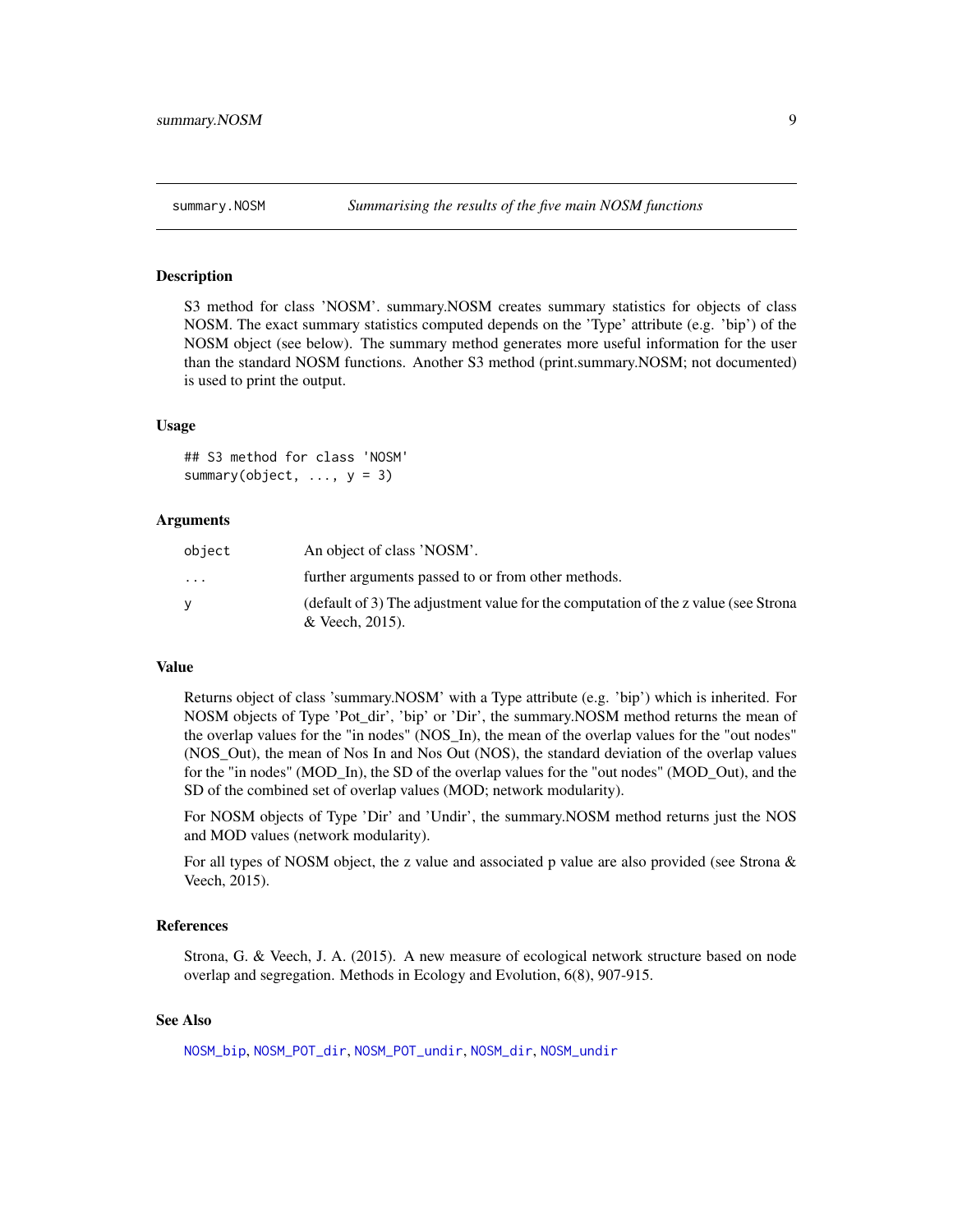```
data(boreal)
z <- boreal[sample(rownames(boreal), 200, FALSE),] #subset for speed
x \leq - NOSM_bip(z, perc = 1, sl = 1)
summary(x, y = 3)
```